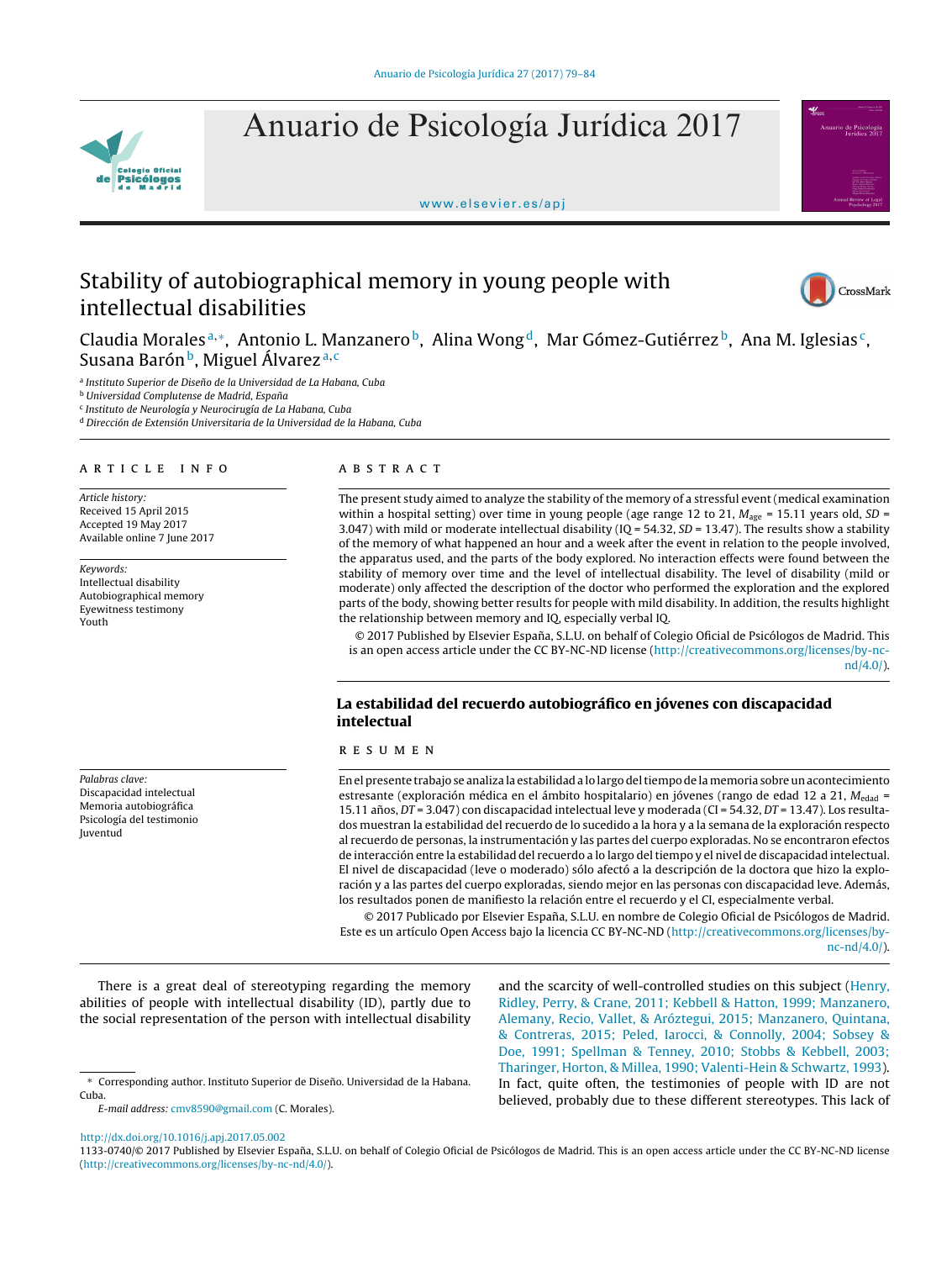credibility increases their vulnerability and limits their participation in the justice system, which could explain the few police reports in which these collectives appear as victims, despite being more likely to become victims of crimes than people who do not present any ID ([González,](#page-5-0) [Cendra,](#page-5-0) [&](#page-5-0) [Manzanero,](#page-5-0) [2013\).](#page-5-0) When society is confronted with the task of comparing testimonies of people without disabilities and people with ID, differences are not perceived until the intellectual ability of each group is known. However, when testimonies are compared knowing the intellectual ability of the victims, society determines that people with ID are less credible [\(Peled](#page-5-0) et [al.,](#page-5-0) [2004\).](#page-5-0) Moreover, people with ID are often not believed within judicial settings, even when those who assess their statement are experts in crime investigation ([Manzanero,](#page-5-0) [Quintana](#page-5-0) et [al.,](#page-5-0) [2015\).](#page-5-0) There are no specific protocols adapted to the characteristics of this collective [\(Manzanero,](#page-5-0) [Alemany](#page-5-0) et [al.,](#page-5-0) [2015\),](#page-5-0) in spite of the fact that any procedure that evaluates testimonies should always take into account the specific abilities of the victims ([Köhnken,](#page-5-0) [Manzanero,](#page-5-0) [&](#page-5-0) [Scott,](#page-5-0) [2015;](#page-5-0) [Manzanero](#page-5-0) [&](#page-5-0) [González,](#page-5-0) [2015\).](#page-5-0) When memory has been assessed through interviews with children who have been separated into groups according to the severity of their intellectual disability, including children with normal development, no significant differences have been observed in the recall of details of the events [\(Bettenay,](#page-4-0) [Ridley,](#page-4-0) [Henry,](#page-4-0) [&](#page-4-0) [Crane,](#page-4-0) [2014\).](#page-4-0) Therefore, a specific assessment of the ability to testify is required [\(Contreras,](#page-4-0) [Silva,](#page-4-0) [&](#page-4-0) [Manzanero,](#page-4-0) [2015;](#page-4-0) [Silva,](#page-4-0) [Manzanero,](#page-4-0) [&](#page-4-0) [Contreras,](#page-4-0) [2016\),](#page-4-0) with the main objective of adapting the testimony assessment protocols.

It is possible that this situation of discrimination is influenced by certain circumstances that are detailed below. Firstly, the overgeneralization of cognitive deficits to all people with ID, based on a lack of knowledge of their true abilities, would be the main erroneous stereotype that explains this reality. Although the variability among collectives of people with ID is high, some people with intellectual limitations may present difficulties in certain psychological processes such as language, comprehension, generalization of concepts, or slower processing in general. However, the severity of the difficulties will depend on the degree of impairment of the intellectual performance and whether adequate supports are in place ([Manzanero,](#page-5-0) [Contreras,](#page-5-0) [Recio,](#page-5-0) [Alemany,](#page-5-0) [&](#page-5-0) [Martorell,](#page-5-0) [2012;](#page-5-0) [González,](#page-5-0) Muñoz, [Sotoca,](#page-5-0) [&](#page-5-0) [Manzanero,](#page-5-0) [2013\).](#page-5-0)

In relation to the support they need, some studies show that children with ID have a lower performance than their chronological age peers with typical development when giving testimony [\(Michel,](#page-5-0) [Gordon,](#page-5-0) [Ornstein,](#page-5-0) [&](#page-5-0) [Simpson,](#page-5-0) [2000\).](#page-5-0) However, other studies show that people with ID can give accurate testimonies, provided they are not asked closed-ended, complex questions, and the appropriate adaptations are in place ([Darwinkel,](#page-4-0) [Powell,](#page-4-0) [&](#page-4-0) [Sharman,](#page-4-0) [2014;](#page-4-0) [Kebbell](#page-4-0) [&](#page-4-0) [Hatton,](#page-4-0) [1999;](#page-4-0) [Mattison,](#page-4-0) [Dando,](#page-4-0) [&](#page-4-0) [Ormerod,](#page-4-0) [2015\).](#page-4-0) Thus, the errors would not be associated with the disability itself, but with the way the interrogation is carried out.

Secondly, it is observed that people with ID often develop feelings of insecurity and frustration ([García](#page-5-0) [Eligio](#page-5-0) [de](#page-5-0) [La](#page-5-0) [Puente](#page-5-0) [&](#page-5-0) [Arias](#page-5-0) [Beatón,](#page-5-0) [2007\)](#page-5-0) that manifest themselves in all aspects of their lives. These feelings are especially observed when these individuals feel evaluated, as often intellectual disability is expressed as school failure, which is a usual field of assessment. In establishing this relationship of failure when being evaluated, this collective appears insecure in their answers and the slightest suggestion can cause them to change their answers in an interrogation. Faced with the dilemma of conveying what they believe, as opposed to what they consider to be "correct" according to what the evaluator expects, it is likely that they will distrust their own judgment. For this reason, specific interview procedures have been developed for this collective and for other especially vulnerable individuals, such as children, people with mental illnesses, or elderly people ([Lamb,](#page-5-0) [Orbach,](#page-5-0) [Hershkowitz,](#page-5-0) [Esplin,](#page-5-0) [&](#page-5-0) [Horowitz,](#page-5-0) [2007;](#page-5-0) [Manzanero,](#page-5-0) [Recio,](#page-5-0)

[Alemany,](#page-5-0) [&](#page-5-0) [Cendra,](#page-5-0) [2013;](#page-5-0) Muñoz et [al.,](#page-5-0) [2016\),](#page-5-0) with the objective of minimizing this problem.

Thirdly, it should be noted that the ID label itself can lead to imprecise conclusions. A ID is only the end result of multiple deficient processes of neurodevelopment, each of which may have its own cognitive pattern. Therefore, the ability to reproduce a lived event is different depending on the origin of the disability ([Brock](#page-4-0) [&](#page-4-0) [Jarrold,](#page-4-0) [2005;](#page-4-0) [Edgin,](#page-4-0) [Pennington,](#page-4-0) [&](#page-4-0) [Mervis,](#page-4-0) [2010;](#page-4-0) [Jarrold,](#page-4-0) [Baddeley,](#page-4-0) [&](#page-4-0) [Hewes,](#page-4-0) [1999\)](#page-4-0) and on the type of cognitive process being evaluated, whether it is working memory, perception or long-term memory [\(Bartlet,](#page-4-0) [Ansari,](#page-4-0) [Vaessen,](#page-4-0) [&](#page-4-0) [Blomert,](#page-4-0) [2014\).](#page-4-0) For example, ironically, some types of ID, such as Williams Syndrome, entail a demonstrated ability to recognize faces, a fundamental process in eyewitness testimony. Thus, it has been observed that people with Williams Syndrome have an enlarged fusiform face area compared to people with typical development, which may explain their efficiency in this task [\(Golarai](#page-5-0) et [al.,](#page-5-0) [2010\).](#page-5-0) However, on the other hand, there are difficulties in facial recognition in disabilities such as Fragile X Syndrome, influenced by dysfunctions in the prefrontal neural networks of social cognition [\(Holsen,](#page-5-0) [Dalton,](#page-5-0) [Johnstone,](#page-5-0) [&](#page-5-0) [Davidson,](#page-5-0) [2008\).](#page-5-0) For this reason, it is advisable to take into account the characteristics of the pathology that causes the intellectual disability [\(Manzanero](#page-5-0) et [al.,](#page-5-0) [2013\)](#page-5-0) and the associated specific cognitive deficits. In any case, over-generalizations should always be avoided and the specific deficits of each person should be individually assessed ([Contreras](#page-4-0) et [al.,](#page-4-0) [2015\).](#page-4-0)

Finally, it should be noted that the evaluation of memory ability among these collectives is carried out with non-specific tests that involve acontextual and sometimes meaningless materials. Thus, it is not possible to extrapolate the results of recall tasks and recognition of lists of words or digits to the memory of complex, meaningful, and emotional facts. A poor performance in the first type of tasks does not necessarily imply an identical performance in the latter. Memory is fundamentally emotional and the meaning of events plays a very important role in the processes of coding, retention, and retrieval [\(LaBar](#page-5-0) [&](#page-5-0) [Cabeza,](#page-5-0) [2006\).](#page-5-0) Perhaps, this problem is much greater in the case of people with ID, explaining why the memory of complex and emotional facts does not present as many deficits as we might expect for their intellectual characteristics. In any case, the memory ability may not be the same for all types of information or over time, thus warranting further study in this aspect, overcoming the lack of experimental data in this regard. Studies carried out with children [\(Baker-Ward,](#page-4-0) [Gordon,](#page-4-0) [Ornstein,](#page-4-0) [Larus,](#page-4-0) [&](#page-4-0) [Clubb,](#page-4-0) [1993;](#page-4-0) [Ornstein,](#page-4-0) [Baker-Ward,](#page-4-0) [Gordon,](#page-4-0) [&](#page-4-0) [Merritt,](#page-4-0) [1997\)](#page-4-0) show that their recollection of complex facts (e.g., a pediatric exploration), would yield differences according to the information provided on the actions that took place and the description of the persons involved, with only slight differences across short intervals of time. The objective of the present work is to study how the memory of a complex and emotional event behaves in young people with ID across time and the effect that the degree of disability would have, according to the level of efficiency in concrete cognitive abilities of intelligence, both verbal and performance IQ. Considering the results of the aforementioned research, the present study expects to find differences according to the type of information being recalled, as well as over time and according to the intellectual disability.

#### **Method**

## Participants

The study involved 27 individuals with an intellectual disability disorder of unspecified etiology, 12 women and 15 men. The mean age was 15.11 years ( $SD = 3.047$ , range = 12-17). The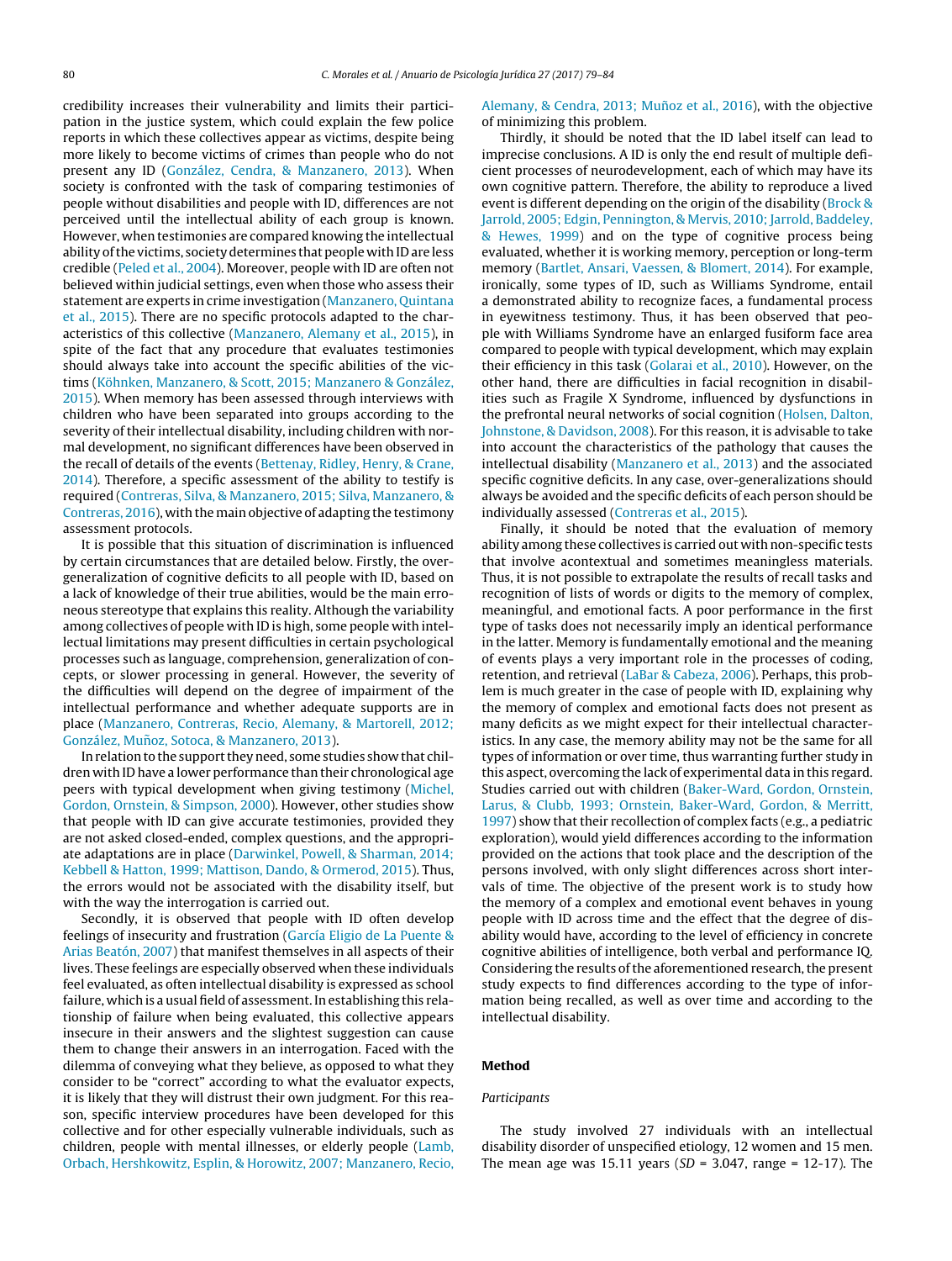mean IQ was 54.32 ( $SD = 13.472$ ), the mean verbal IQ was 55.14  $(SD = 11.41)$  and the mean performance IQ was 62.40  $(SD = 17.77)$ . Fifteen participants had a moderate intellectual disability (total IQ between 35-55,  $M_{10}$  = 44.26, SD = 4.30) and 12 participants had a mild intellectual disability (total IQ between 55-70,  $M_{\text{IO}}$  = 67.66,  $SD = 9.04$ ). In all cases, the parents/guardians signed an informed consent form with the consent of the participants.

## Instruments

Spanish version of Weschler Intelligence Scale for Children, WISC-R ([Weschler,](#page-5-0) [1981\),](#page-5-0) or WAIS-III ([Weschler,](#page-5-0) [1997\),](#page-5-0) according to the age of the participant.

Both tests aim to explore the cognitive abilities and evaluate intelligence, offering an IQ score, using different tests that explore both verbal and performance aspects. Their application time is around 60-90 minutes.

#### Procedure

Each participant was exposed to a medical examination within a hospital setting. This is a type of event used (see, for example, [Baker-Ward](#page-4-0) et [al.,](#page-4-0) [1993;](#page-4-0) [Bruck,](#page-4-0) [Ceci,](#page-4-0) [Francouer,](#page-4-0) [&](#page-4-0) [Renick,](#page-4-0) [1995;](#page-4-0) [Ornstein](#page-4-0) et [al.,](#page-4-0) [1997;](#page-4-0) [Pezdek](#page-4-0) et [al.,](#page-4-0) [2004;](#page-4-0) [Quas](#page-4-0) et [al.,](#page-4-0) [1999\)](#page-4-0) as an event comparable to sexual abuse due to its negative emotional connotations and having actions in common (undressing and being touched by another person). This experimental situation entails an exposure to a stress-generating event within the ethical standards of this type of research. Furthermore, it is a standardized situation, thus the results obtained by each participant depend on the characteristics of such participant and not on variations of the situation. Therefore, as this event serves as a golden rule of comparison, not only the memory of what happened can be explored, but it can also be compared with the cognitive characteristics of each case.

The exploration was carried out in a doctor's surgery within a health institution in Havana, Cuba. The person responsible for the examination was a doctor specialized in Neurology. During the examination, the mother or guardian responsible for the participant was present.

A protocol (see Table 1) was designed for the medical examination, which indicated the order of application of each test and the procedure. In addition, the instructions for each of the tests were indicated in a standardized way.

An interview was carried out an hour and a week after the medical examination, which was composedof 19questions that assessed memory of people, memory of actions, memory of objects, identifying the source, touch and feelings. The interviews were carried out by a psychologist trained for this purpose.

#### **Table 1**

Medical Examination Protocol.

| Examine resting heart rate |  |
|----------------------------|--|
|----------------------------|--|

Explore mucous membranes of eyes

Explore independent and joint eye movements

Explore facial motility

- Explore oropharyngeal function aided by a tongue depressor Explore neck
- Explore spine, thoracic expandability, respiratory auscultation, cardiovascular auscultation (after undressing the torso)

Evaluate heart rate

- Explore the myotatic, palmomental, biceps, triceps, brachioradialis, extensor digitorum, patellar, aquilles, and plantar (after taking shoes off) reflexes using the reflex hammer.
- Explore the tactile and pain sensibility through the esthesiometer in both hemispheres comparatively (after closing eyes)

#### **Results**

## Memory Ability as a Function of Time

Firstly, the memory ability for each type of information an hour and a week after the event was analyzed.

Recalling people. The analysis of the participants' answers to the questions related to the memory of the doctor who performed the medical examination shows that after an hour only 3 participants (11.11%) were able to remember the doctor's name, increasing to 6 participants (22.22%) at the interview performed one week later, without yielding any significant difference between them,  $\chi^2(1, N)$  $= 54$ ) = 1.200,  $p > .05$ . Furthermore, no differences were found in the description of the doctor over time, where an average of 2.29 correct traits ( $SD = 1.18$ ) were recalled after an hour and 2.37 ( $SD =$ 1.39) were recalled after a week had elapsed,  $t(26) = -.451$ ,  $p > .05$ , Cohen's  $d = 0.062$ .

The only significant difference found was in the participants' recall of how the doctor was dressed. The mean of correctly described garments was 2.07 (SD = 1.36) after an hour had elapsed and 1.52 (SD = 1.22) after a week had elapsed,  $t(26)$  = 2.500,  $p < .05$ , Cohen's  $d = 0.425$ .

Recalling actions. Memory of actions and procedures was not affected by time in any of the questions raised. In general, the percentage of correct answers was veryhigh.After anhourhadelapsed, 13 participants (48.14%) correctly answered the question of where they had been touched first. After a week had elapsed, the same number of participants answered the question correctly, although 4 participants that had recalled correctly at the 1-hour interview forgot where they had been touched first at the 1-week interview and 4 new participants remembered correctly at the 1-week interview and not at the 1-hour interview. At the 1-hour interview, 26 participants (96.29%) responded correctly to the question of whether they had been instructed to stand up, in comparison to the 25 participants (92.59%) that responded correctly at the 1-week interview,  $\chi^2(1, N = 54) = 0.353$ ,  $p > .05$ . Regarding the question of what happened next, 22 participants (81.48%) answered correctly at the 1-hour interview, compared to the 18 participants (66.66%) that correctly answered at the 1-week interview,  $\chi^2(1, N = 54)$  = 1.543,  $p > 0.05$ . In relation to the question about what they had done with their clothes, 20 participants (74.07%) answered correctly at the 1-hour interview and 19 participants (70.37%) at the 1-week interview,  $\chi^2(1, N = 54) = 0.092$ ,  $p > .05$ . All participants (100%) correctly answered the question of whether they had been ordered to remove their shoes, in both interviews. Finally, to the question of what the doctor had done with each apparatus, at the 1-hour interview, the participants correctly remembered 2.11 (SD = 0.943) actions, and recalled a similar number of actions ( $M = 2.07$ ,  $DT =$ 0.99) at the 1-week interview,  $t(26) = .196$ ,  $p > .05$ , Cohen's  $d =$ 0.041.

Recalling objects. No differences were found for the recall and description of the objects used in the exploration as a function of time. All participants (100%) recalled that apparatus were used. At the 1-hour interview, a mean of 2.15 ( $SD = 1.08$ ) objects were correctly described, in comparison to the  $1.96$  (SD =  $1.02$ ) objects recalled at the 1-week interview,  $t(26)$  = .961,  $p > .05$ , Cohen's  $d =$ 0.180.

Identifying roles. The participants' ability to discriminate whether the doctor had performed various actions or they had perfomed these actions themselves was assessed. To the question of whether it was the doctor or the participant who had arranged the clothes, 17 participants (62.96%) answered correctly at the 1-hour interview, compared to the 15 participants (55.55%) that answered correctly at the 1-week interview,  $\chi^2(1, N = 54) = 0.307$ ,  $p > .05$ . When asked who took off their shoes, 26 participants (96.29%)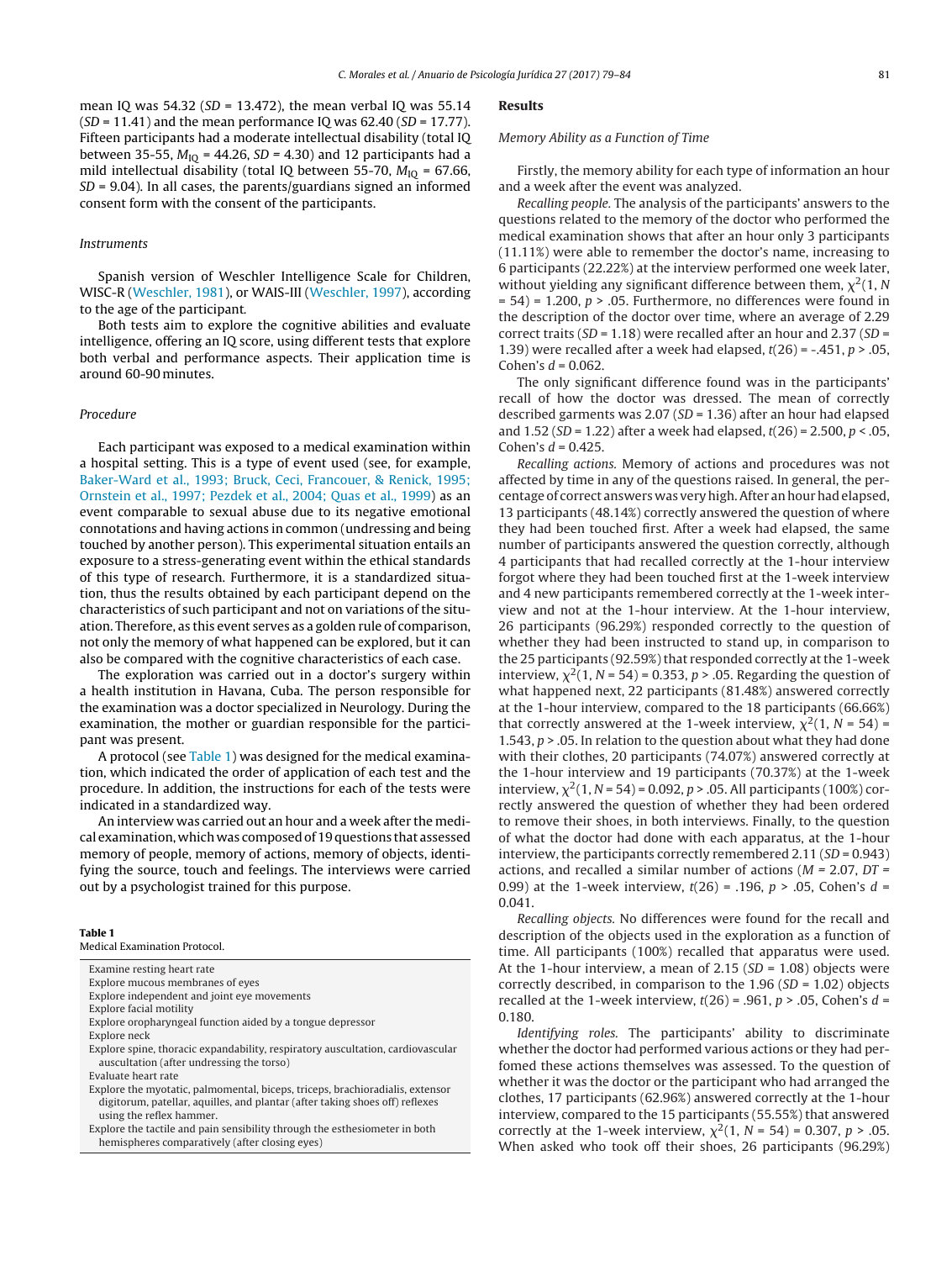answered correctly at the 1-hour interview and 23 participants (85.18%) at the 1-week interview,  $\chi^2(1, N = 54)$  = 1.984, p > .05.

Touching. No significant differences were found over time regarding the parts of the body that had been explored, yielding mean scores of correctly identified body parts of 5.07 (SD = 1.75) at the 1-hour interview and of 4.48 ( $SD = 1.22$ ) at the 1-week interview,  $t(26) = 1.897$ ,  $p > .05$ , Cohen's  $d = 0.391$ , with 10 being the total number of body parts explored. To the specific question about whether their mouths had been examined, 26 participants (96.29%) answered correctly at the 1-hour interview and 25 participants (92.59%) at the 1-week interview,  $\chi^2(1, N = 54)$  = 0.353, p > .05. On the other hand, to the question of whether their clothes had been touched, significantly 24 participants (88.88%) answered affirmatively at the 1-hour interview in comparison to only 18 particpants (66.66%) at the 1-week interview,  $\chi^2(1, N = 54)$  = 3.857, p < .05;  $\Phi$  $= 0.267, p < .05.$ 

Feelings. In general, the associated feelings were negative and stable over time. At the 1-hour interview, 19 participants (70.37%) indicated they had felt upset, compared to the 23 participants (85.18%) that stated the same at the 1-week interview,  $\chi^2(1,N$  = 54)  $= 1.714$ ,  $p > .05$ . Twenty-five participants (92.59%) indicated having felt uncomfortable at the 1-hour interview, with 23 participants (85.18%) stating the same discomfort at the 1-week interview,  $\chi^2(1,$  $N = 54$ ) = 0.750,  $p > .05$ . At the 1-hour interview, 23 participants (85.18%) reported having felt fear in comparison to the 24 participants (88.88%) reporting fear at the 1-week interview,  $\chi^2$ (1, N = 54)  $= 0.164, p > .05.$ 

## Relationship between IQ and Memory

Regarding the effects of the level of intellectual disability on memory ability, the analyses took into account whether the participants suffered from moderate or mild disability. The results showed that there was no interaction effect between level of disability and time elapsed (see Table 2). With regard to the main effects of the level of disability, significant effects were only found regarding the number of traits described correctly with respect to the doctor,  $F(1, 25) = 5.325$ ,  $p < .05$ ,  $\eta^2 = .18$ ; and the number of body parts explored,  $F(1, 25) = 6.609$ ,  $p < .05$ ,  $\eta^2 = .21$ . Young people with moderate disabilities recalled significantly fewer traits regarding the doctor's description and correctly noted fewer explored body parts than young people with mild disabilities.

#### **Table 2**

Mean Scores and Standard Deviations for the Analyzed Dimensions according to the Level of Intellectual Disability.

|                   |                               | Moderate ID $(n = 15)$ |                              |      | Mild ID $(n = 12)$ |      |           |      | Total     |      |           |      |           |
|-------------------|-------------------------------|------------------------|------------------------------|------|--------------------|------|-----------|------|-----------|------|-----------|------|-----------|
|                   |                               |                        | Week<br>Week<br>Hour<br>Hour |      |                    | Hour |           | Week |           |      |           |      |           |
|                   |                               | M                      | <b>SD</b>                    | M    | <b>SD</b>          | M    | <b>SD</b> | M    | <b>SD</b> | M    | <b>SD</b> | M    | <b>SD</b> |
| Recalling         | Name of doctor                | 0.00                   | 0.00                         | 0.20 | 0.41               | 0.25 | 0.45      | 0.25 | 0.45      | 0.11 | 0.32      | 0.22 | 0.42      |
| People            | Traits described              | 1.80                   | 1.15                         | 2.00 | 1.36               | 2.83 | 1.03      | 2.83 | 1.33      | 2.26 | 1.19      | 2.37 | 1.39      |
|                   | Doctor's Clothes              | 1.67                   | 1.45                         | 1.20 | 1.08               | 2.58 | 1.08      | 1.92 | 1.31      | 2.07 | 1.36      | 1.52 | 1.22      |
| Recalling         | Where they were touched first | 0.47                   | 0.52                         | 0.40 | 0.51               | 0.50 | 0.52      | 0.58 | 0.51      | 0.48 | 0.51      | 0.48 | 0.51      |
| <b>Actions</b>    | Standing up                   | 0.93                   | 0.26                         | 0.93 | 0.26               | 1.00 | 0.00      | 0.92 | 0.29      | 0.96 | 0.19      | 0.93 | 0.27      |
|                   | What happened next            | 0.80                   | 0.41                         | 0.60 | 0.51               | 0.83 | 0.39      | 0.75 | 0.45      | 0.81 | 0.40      | 0.67 | 0.48      |
|                   | What happened to the clothes  | 0.60                   | 0.51                         | 0.60 | 0.51               | 0.92 | 0.29      | 0.83 | 0.39      | 0.74 | 0.45      | 0.70 | 0.46      |
|                   | Taking shoes off              | 1.00                   | 0.00                         | 1.00 | 0.00               | 1.00 | 0.00      | 1.00 | 0.00      | 1.00 | 0.00      | 1.00 | 0.00      |
|                   | What happened with the shoes  | 1.87                   | 0.99                         | 1.73 | 0.80               | 2.42 | 0.79      | 2.50 | 1.09      | 2.11 | 0.93      | 2.07 | 0.99      |
| Recalling Objects | Describing apparatus          | 1.87                   | 1.19                         | 1.53 | 0.99               | 2.50 | 0.67      | 2.50 | 0.80      | 2.15 | 1.03      | 1.96 | 1.02      |
| Identifying       | Who arranges the clothes      | 0.53                   | 0.52                         | 0.47 | 0.52               | 0.75 | 0.45      | 0.67 | 0.49      | 0.63 | 0.49      | 0.56 | 0.51      |
| Roles             | Who takes off the shoes       | 0.93                   | 0.26                         | 0.73 | 0.46               | 1.00 | 0.00      | 1.00 | 0.00      | 0.96 | 0.19      | 0.85 | 0.36      |
| Touching          | Body parts explored           | 4.60                   | 1.50                         | 3.93 | .70                | 5.67 | 1.92      | 5.17 | 1.40      | 5.07 | 1.75      | 4.48 | 1.22      |
|                   | Touching mouth                | 0.80                   | 0.41                         | 0.60 | 0.51               | 0.83 | 0.39      | 0.75 | 0.45      | 0.81 | 0.40      | 0.67 | 0.48      |
|                   | Touching clothes              | 0.93                   | 0.26                         | 0.87 | 0.35               | 1.00 | 0.00      | 1.00 | 0.00      | 0.96 | 0.19      | 0.93 | 0.27      |
| Feelings          | Upset                         | 0.53                   | 0.52                         | 0.80 | 0.41               | 0.92 | 0.29      | 0.92 | 0.29      | 0.70 | 0.46      | 0.85 | 0.36      |
|                   | Discomfort                    | 0.93                   | 0.26                         | 0.87 | 0.35               | 0.92 | 0.29      | 0.83 | 0.39      | 0.93 | 0.27      | 0.85 | 0.36      |
|                   | Fear                          | 0.93                   | 0.26                         | 0.93 | 0.26               | 0.75 | 0.45      | 0.83 | 0.39      | 0.85 | 0.36      | 0.89 | 0.32      |

Correlations (Pearson, bilateral) between Total, Verbal, and Performance IQ Scores and the Different Types of Information Recalled at the 1-Hour and the 1-Week Interviews.

|           |                      | Verbal IQ           | Performance IQ Total IQ |                    |
|-----------|----------------------|---------------------|-------------------------|--------------------|
| 1-hour    | Doctor's description | 434                 | $411$ <sup>*</sup>      | 481**              |
| Interview | Actions              | $480^{**}$          | 311                     | $422$ <sup>*</sup> |
|           | Apparatus            | $406^\degree$       | 354                     | 431                |
|           | Body parts           | $403^{\degree}$     | 132                     | 257                |
|           | Emotions             | 305                 | 174                     | 281                |
|           | Total                | $523$ <sup>**</sup> | $382^*$                 | 493                |
| 1-week    | Doctor's description | 325                 | 337                     | $411$ <sup>*</sup> |
| Interview | Actions              | $539^{**}$          | $525$ **                | $619**$            |
|           | Apparatus            | 377                 | 365                     | 443"               |
|           | Body parts           | $541**$             | $398^{\degree}$         | $566$ **           |
|           | Emotions             | 202                 | 262                     | 267                |
|           | Total                | $526^{**}$          | $521^\circ$             | 618                |

 $p < .05$ ,  $p < .01$ .

The analysis performed to determine the correlation between the memory index and IQ (see Table 3) revealed that the total IQ correlated significantly with the ability to describe the doctor that performed the exploration, the actions that took place, the apparatus used, and the total contribution of information, both at the 1-hour and the 1-week interviews. However, verbal IQ was significantly related to the ability to describe the doctor and the apparatus used only at the 1-hour interview. The parts of the body explored, the actions that took place, and the total information contributed correlated significantly with verbal IQ at both the 1-hour and the 1-week interviews. Finally, spatial IQ correlated with the ability to describe the doctor at the 1-hour interview; with the actions and the body parts explored at the 1-week interview; and with the total information contributed at both the 1-hour and the 1-week interviews. In all cases, the correlations were positive, thereby the higher the IQ, the greater the amount of accurate information provided.

The emotions associated with the medical examination did not yield any correlation with either the total, verbal, or performance IQ.

Finally, no significant relationships were found between the different IQ scores and the age of the participants. That is, older people did not score more on total, performance, or verbal IQ.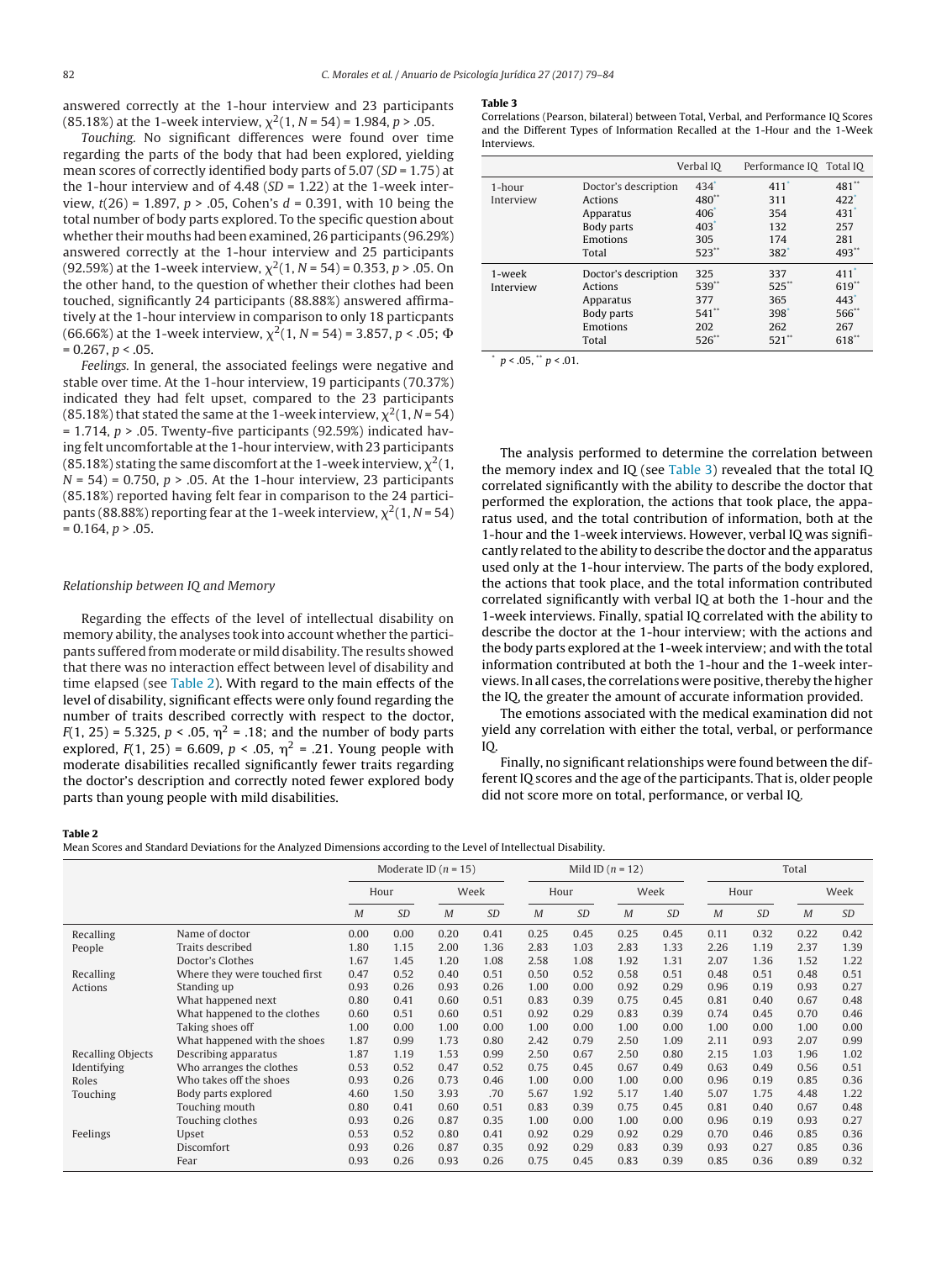#### <span id="page-4-0"></span>**Discussion**

In the present experiment with young people with mild and moderate intellectual disability, it was observed that time modifies their autobiographical memory of complex events in a heterogeneous way. The memories of the people involved, the apparatus used, and the parts of the body explored were maintained after a week had elapsed. However, time affected recalling of actions, the sequence, and the order of procedures. Although the information encoding processes regarding faces, body parts, and objects do not occur in the same way, and are even processed in different regions of the brain, in the present study their recall is similar in relation to the time elapsed between the event and the recovery task.

Thus, an applied aspect of this result is the fact that testimony should not be analyzed uniformly, in general. Inconsistencies may appear in certain contents, especially regarding the sequence of actions or procedures, as they are more sensitive to the effect of time. However, these inconsistencies do not entail that every testimony must be considered alike, as other contents of memory may remain stable despite the temporal distance between the event and the testimony.

On the other hand, IQ was found to be significantly related to the effectiveness of the testimony depending on the total recall and, specifically on the variables analyzed. The verbal IQ significantly correlated with memory in general, that is, the higher the verbal IQ, the better the recall, which is to be expected, as verbal skills influence the ability to produce a story and describe facts, objects, or people. However, this relationship is maintained after one week only for actions and body parts. The relationship between verbal IQ and the ability to describe people and objects, as well as with emotions, disappears one week after the event, in the same direction as the results found in other studies where IQ was found to be related to the ability to identify individuals [\(Manzanero,](#page-5-0) [Recio,](#page-5-0) [Alemany,](#page-5-0) [&](#page-5-0) [Martorell,](#page-5-0) [2011\).](#page-5-0) The WAIS/WISC verbal scale evaluates aspects such as comprehension, vocabulary and arithmetic, and schooling may also become a factor when dealing with people with intellectual disabilities. However, this variable is ruled out in the present study's sample, as all participants were educated from an early age (approximately 5 years of age), in the same school where specialized care is provided.

In the case of performance IQ, it is also significantly related to overall memory at the 1-hour and the 1-week interviews. Depending on the type of information being recalled, the performance IQ after 1 hour had elapsed was only significantly related to the description of people and overall memory. After one week had elapsed, the relationship between performance IQ and memory mimics what happens with verbal IQ, that is, it is only significantly related to body parts and to actions.

The doctor's description and the memory of the actions or procedures are more sensitive to the effect of time according to IQ, both verbal and performance. This is important because these two aspects are usually evaluated in the testimonies and are related to the IQ at both the 1-hour and 1-week interviews.

The feelings or emotions associated with the event are stable over time at the 1-hour and 1-week interviews, with no significant relationship with IQ. Emotion is known to function as a memory modulator, which in this case minimizes the deterioration of memory over time. In the present study, an event that promoted negative emotions was used, within the ethical limits, which does not entail a highly emotional situation. Despite this fact, more than 70% of the participants expressed having felt fear, upset, and discomfort during the examination. Emotion has a powerful influence on learning and memory, as it compromises brain systems in different states of information processing. Emotional declarative memory studies show how frontotemporal regions of the brain act together to promote the retention of emotional events and

to retrieve them from long-term memory storage [\(Manzanero](#page-5-0) [&](#page-5-0) [Álvarez,](#page-5-0) [2015\).](#page-5-0)

# **Conclusions**

The Intelligence Quotient is an important factor to consider when predicting performance in a memory task regarding a complex event with a negative valence, such as a medical examination. In general terms, it can be concluded that the greater the ability, the better the performance when recalling people, objects, and especially actions. Moreover, the lower the ability, the more negatively time affects memory, yielding a more significant relationship between memory and IQ after one week has elapsed than immediately after the event has taken place, regardless of the specific level of disability in which the subjects are framed (mild or moderate). The only type of information that is free from the influence of time and intellectual ability is emotional information. In this way, it can be observed that emotions remain stable over time.

If the event in question had been an episode of sexual abuse instead of a medical examination, it should be taken into account that it is precisely the memory of the event that defines the abuse and its criminal nature, that could be compromised. Although it is true that the present study provides evidence in relation to aspects poorly studied in populations with ID, it would be advisable to further delve in these aspects with studies that expand the limited sample of the present research and can replicate the information found in relation to the stability of memory and the emotions associated with it.

# **Conflict of Interest**

The authors of this article declare no conflict of interest.

## **Acknowledgements**

This work is part of a research project on assessment of memories and psychological disorders associated to trauma, developed by UCM Research Group on Eyewitness Testimony (ref. 971672), in the framework of the project financed by Santander-Universidad Complutense de Madrid (PR26/16-20330).

# **References**

- Baker-Ward, L., Gordon, B. N., Ornstein, P. A., Larus, D. M., & Clubb, P. A.(1993). Young children's long-term retention of a pediatric examination. Child Development, 64, 1519–1533. [http://dx.doi.org/10.1111/j.1467-8624.1993.tb02968.x](dx.doi.org/10.1111/j.1467-8624.1993.tb02968.x)
- Bartlet, D., Ansari, D., Vaessen, A., & Blomert, L. (2014). Cognitive subtypes of mathematics learning difficulties in primary education. Research in Developmental Disabilities, 35, 657–670. [http://dx.doi.org/10.1016/j.ridd.2013.12.010](dx.doi.org/10.1016/j.ridd.2013.12.010)
- Bettenay, C., Ridley, A. M., Henry, L., & Crane, L. (2014). Cross-examination: The testimony of children with and without intellectual disabilities. Applied Cognitive Psychology, 28, 204–214. [http://dx.doi.org/10.1002/acp.2979](dx.doi.org/10.1002/acp.2979)
- Brock, J., & Jarrold, C. (2005). Serial order reconstruction in Down syndrome: evidence for a selective deficit in verbal short-term memory. Journal of Child Psychology and Psychiatry, 46, 304–316. [http://dx.doi.](dx.doi.org/10.1111/j.1469-7610.2004.00352.x) [org/10.1111/j.1469-7610.2004.00352.x](dx.doi.org/10.1111/j.1469-7610.2004.00352.x)
- Bruck, M., Ceci, S. J., Francouer, E., & Renick, A. (1995). Anatomically detailed dolls do not facilitate preschoolers' reports of a pediatric examination involving genital touch. Journal of Experimental Psychology: Applied, 1, 95–109. [http://dx.doi.org/10.1037/1076-898X.1.2.95](dx.doi.org/10.1037/1076-898X.1.2.95)
- Contreras, M. J., Silva, E., & Manzanero, A. L. (2015). Evaluación de capacidades para testificar en víctimas con discapacidad intellectual [Assessment of testifying ability in victims with intellectual disabilities]. Anuario de Psicología Jurídica, 25, 87–96. [http://dx.doi.org/10.1016/j.apj.](dx.doi.org/10.1016/j.apj. 2015.02.006) 2015.02.006
- Darwinkel, E. C., Powell, M. B., & Sharman, S. J. (2014). Does extensive free narrative prompting minimise the effect of mental reinstatement on children's recall of events? Psychiatry, Psychology and Law, 21, 351–359. [http://dx.doi.org/10.1080/13218719.2013.817290](dx.doi.org/10.1080/13218719.2013.817290)
- Edgin, J. O., Pennington, B. F., & Mervis, C. B. (2010). Neuropsychological components of intellectual disability: the contributions of immediate, working, and associative memory. Journal of Intellectual Disability Research, 54, 406–417. [http://dx.doi.org/10.1111/j.1365-2788.2010.01278.x](dx.doi.org/10.1111/j.1365-2788.2010.01278.x)